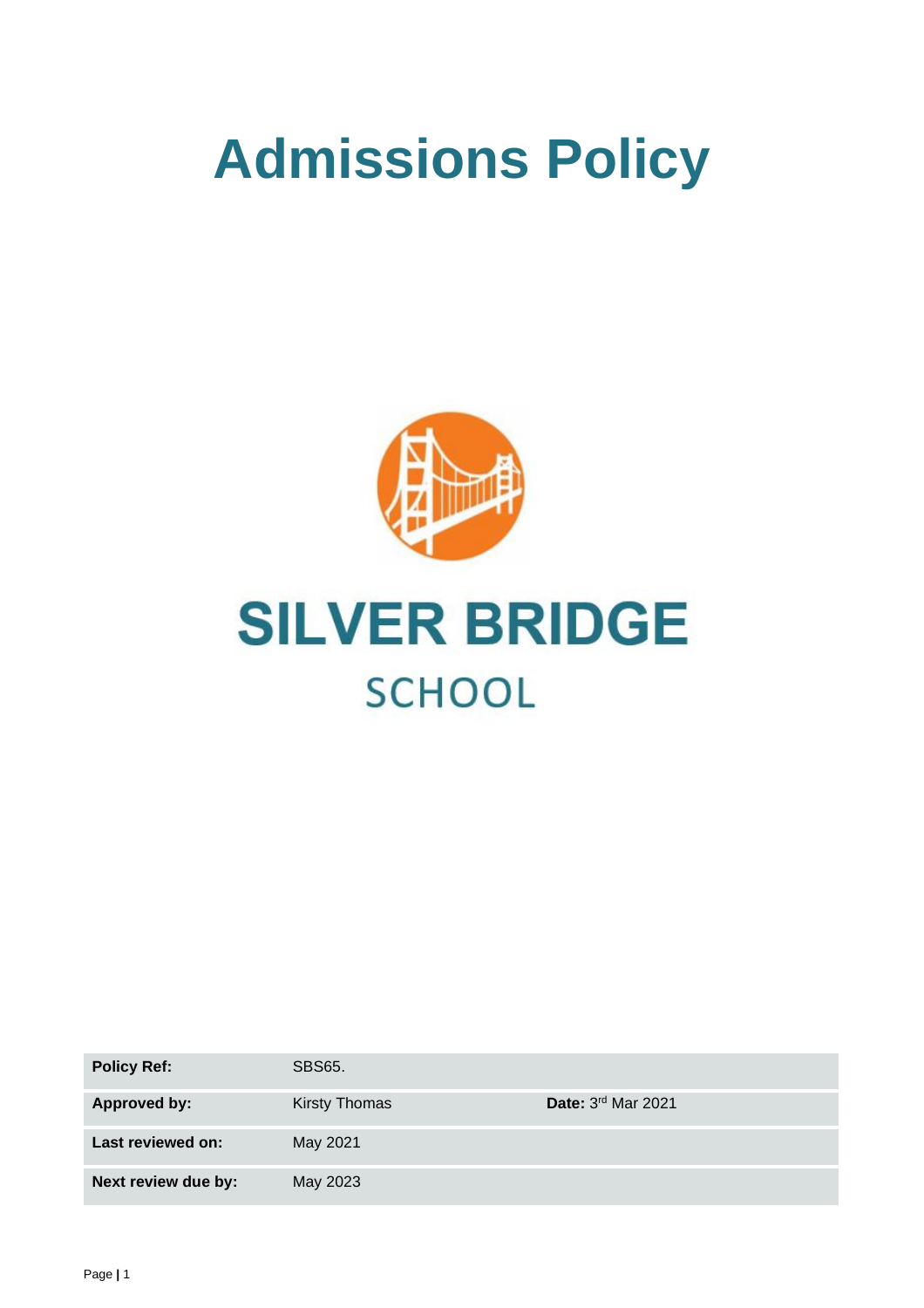# **Contents**

## **1. Admission Policy**

At Silver Bridge School we are registered with the Department of Education to educate children from the age of 6 to 19 years of age. No child is refused entry on the grounds of race, ethnicity, gender, religion or sexual orientation.

#### **2. Student Profile**

Silver Bridge School is an independent special school (DFE registered) for students aged 6 to 19 years of both sexes, and provides individualised and tailored programmes of studies around each students' interests, passions, and talents. We specialise in working with students with a range of learning needs, including social, emotional, and mental health difficulties (SEMH), Autistic Spectrum Condition (ASC), including Asperger's syndrome, ADHD, attachment disorders and associated challenging behaviours. All of our students have an Educational Health Care Plan (EHCP) and require additional support to that which is provided in a mainstream setting.

## **3. Admissions Policy Appendix**

Young people may be referred to Silver Bridge School at any time during the academic year by a local authority or direct by parent/carer.

As much information as possible will be sought at the point of referral to inform assessment as to whether the referral is appropriate and as to whether the school is able to meet the needs of the young person. Information sought will include if applicable:

- young person's name;
- age and date of birth;
- gender;
- ethnic background, cultural needs, religious needs/persuasion;
- health needs & history:
- educational history, needs, current provision, support received & required including whether there is a statement of special educational needs;
- risk issues, level of supervision required:
- expectations and requirements sought by the placing authority to need the young
- person's needs;
- the name, address and telephone number of the young person's case accountable social worker (if applicable);
- the young person's legal status;

The information provided will assist the school in assessment as to whether a school placement is viable and appropriate.

An impact risk assessment will be completed by the team